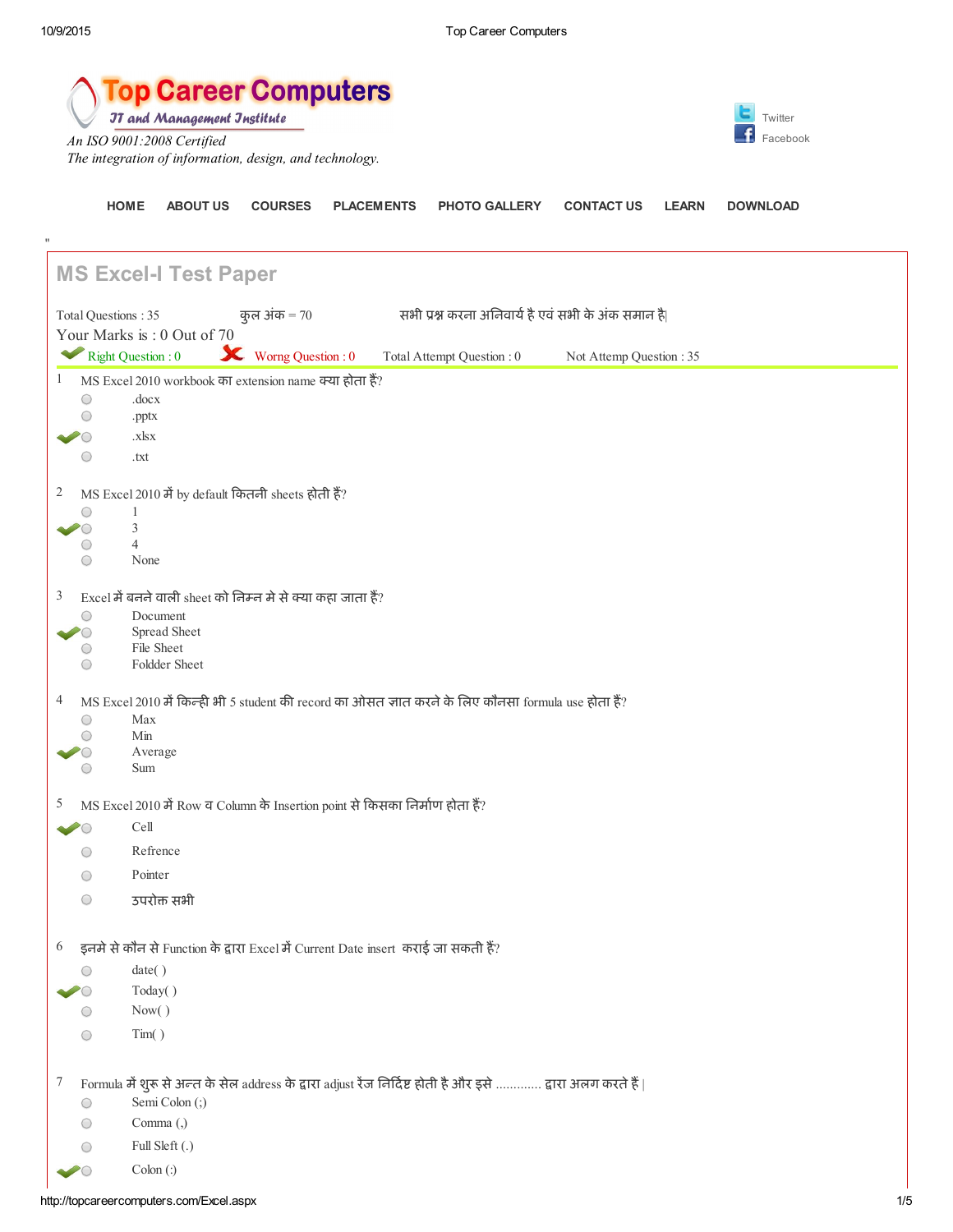$\overline{\phantom{a}}$ 

| 8                 | MS Excel 2010 की एक worksheet में कितने Rows and Columns होते हैं?<br>10,48,576 and 16,384 |
|-------------------|--------------------------------------------------------------------------------------------|
|                   | 65,535 and 256                                                                             |
| O<br>0            | A and B                                                                                    |
|                   | None of Above                                                                              |
| O                 |                                                                                            |
| 9.                | MS Excel 2010 में कौन से टैब द्वारा chart insert करवाया जाता हैं?                          |
| $^{\rm ()}$       | File                                                                                       |
|                   | Insert                                                                                     |
| O                 | New                                                                                        |
| $\bigcirc$        | Data                                                                                       |
| 10                | MS Excel में Pivot Table use में ली जाती हैं                                               |
| $\sim$ 0          | Data को संक्षिप्त बनाने के लिये                                                            |
| $\bigcirc$        | Data को Sort करने के लिये                                                                  |
| $\bigcirc$        | Data को देखने के लिये                                                                      |
| O                 | None of Above                                                                              |
| 11                | MS Excel में Data Sorting का option किस Tab में उपलब्ध होता हैं?                           |
| $\bullet$ $\circ$ | Home                                                                                       |
| O                 | Formula                                                                                    |
| O                 | View                                                                                       |
| $\bigcirc$        | Insert                                                                                     |
|                   | 12 Excel में Average एक  हैं                                                               |
| $\bigcirc$        | Command                                                                                    |
|                   | Function                                                                                   |
| $^{\rm ()}$       | Formula                                                                                    |
| $($ )             | Processor                                                                                  |
| 13                | Spread sheet program में निम्न में से कौनसा function नही हैं ?                             |
| O                 | Sum                                                                                        |
|                   | Add                                                                                        |
| O                 | Max                                                                                        |
|                   | Min                                                                                        |
|                   | 14 एक cell की range  के द्वारा प्रदर्शित करते हैं?                                         |
|                   | (A6.A8)                                                                                    |
|                   | (A6:AB)                                                                                    |
|                   | $(A6-A8)$                                                                                  |
|                   | (A6, A8)                                                                                   |
|                   | 15 हम अपनी worksheet में Hyperlink निम्न में से किस Shortcut key को दबा कर जोड़ सकते हैं?  |
| O                 | $Alt+K$                                                                                    |
|                   | CtrH K                                                                                     |
|                   | CtrHH                                                                                      |
|                   | $Ctrl+M$                                                                                   |
| 0                 |                                                                                            |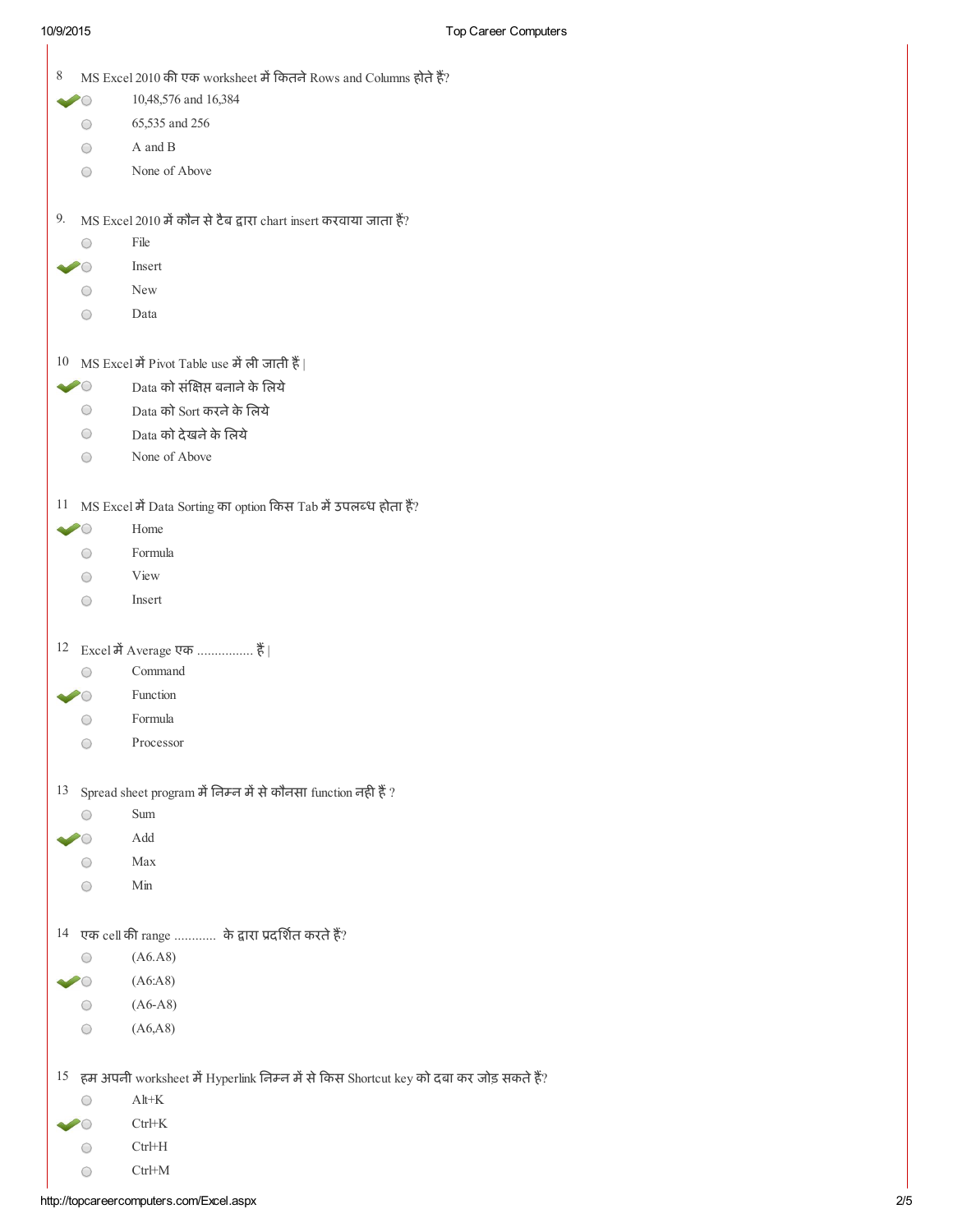$\overline{\phantom{a}}$ 

|                                 | $16$ MS Excel में Data किसमें रखा जाता हैं?                                       |
|---------------------------------|-----------------------------------------------------------------------------------|
| ○                               | Row                                                                               |
|                                 | Column                                                                            |
|                                 | Tables                                                                            |
|                                 | None of Above                                                                     |
|                                 |                                                                                   |
| 17                              | Electronic Spread Sheet क्या हैं ?                                                |
| $\scriptstyle\bigcirc$          | Operating System                                                                  |
|                                 | Application Program                                                               |
| $\left(\begin{array}{c}\right)$ | Utility Program                                                                   |
| ◯                               | All of Above                                                                      |
|                                 |                                                                                   |
|                                 | <sup>18</sup> MS Excel 2010 में किस tab में proofing group होता हैं?              |
| $\dot{ }$ $\dot{ }$             | Review                                                                            |
| ○                               | Insert                                                                            |
| ◯                               | View                                                                              |
| ○                               | Data                                                                              |
|                                 |                                                                                   |
| 19                              | Filter Option किस tab में होता हैं ?                                              |
| ○                               | File                                                                              |
| $\bigcirc$                      | Insert                                                                            |
|                                 | View                                                                              |
|                                 | Data                                                                              |
|                                 |                                                                                   |
| 20                              | MS Excel 2010 Program में Column की चौड़ाई और Row की लम्बाई किसमें मापी जाती हैं? |
|                                 | इंच                                                                               |
| O                               | पिक्सेल                                                                           |
|                                 | सेंटीमीटर                                                                         |
| O                               | परसेंटेज                                                                          |
|                                 |                                                                                   |
|                                 | $21$ शेषफल निकलने के लिए कौनसा function उपयोग किया जाता हैं ?                     |
| $\bigcirc$                      | <b>INT</b>                                                                        |
|                                 | <b>MOD</b>                                                                        |
|                                 | <b>TRIM</b>                                                                       |
|                                 | LOG                                                                               |
|                                 |                                                                                   |
| O                               | 22 12 वीं row तथा 5 वे column का address क्या होगा ?<br>12 E                      |
|                                 | E12                                                                               |
|                                 | 5L                                                                                |
| ◯                               | L <sub>5</sub>                                                                    |
|                                 |                                                                                   |
|                                 |                                                                                   |
|                                 |                                                                                   |
| 23                              | MS Excel क्या हैं?                                                                |
| O                               | Window पर आधारित प्रोसेसर पैकेज                                                   |
|                                 | Window पर आधारित स्प्रेडशीट पैकेज                                                 |
| O<br>$\bigcirc$                 | Dos पर आधारित प्रोसेसर पैकेज<br>Dos पर आधारित स्प्रेडशीट पैकेज                    |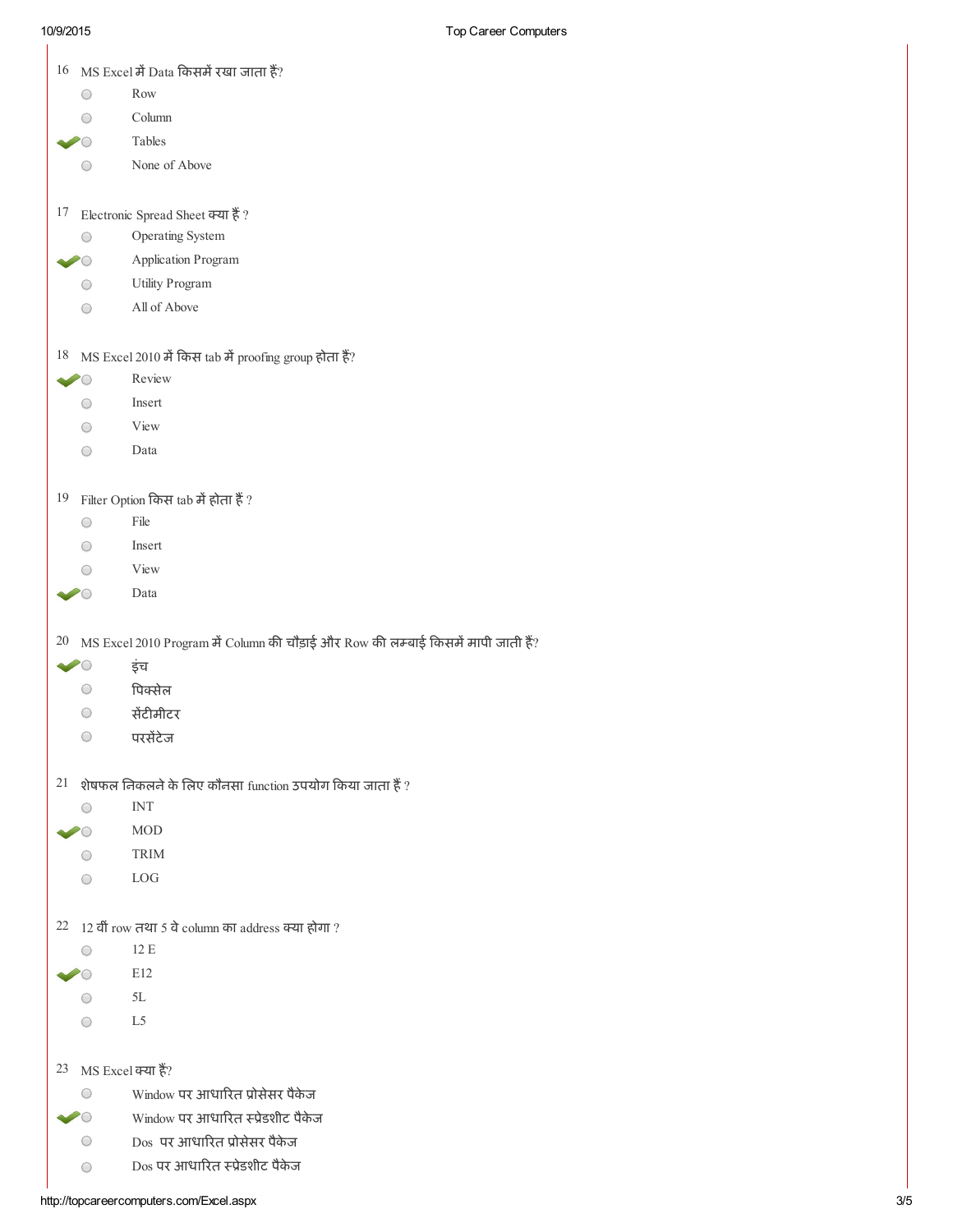1

|    |                | 24 By Defualt cell में Enter Numeric Value का Alignment क्या होता हैं?                   |
|----|----------------|------------------------------------------------------------------------------------------|
|    |                | Left Align                                                                               |
|    |                | <b>Right Align</b>                                                                       |
|    | O              | Center Align                                                                             |
|    | O              | Unalign                                                                                  |
|    |                |                                                                                          |
|    |                | $25$ MS Excel 2010 किस पैकेज में होता हैं?                                               |
|    |                | MS Office                                                                                |
|    | O              | Croel Draw                                                                               |
|    | $\bigcirc$     | Page Maker                                                                               |
|    | $\bigcirc$     | Tally                                                                                    |
|    |                | $26$ MS Excel 2010 में किस भी worksheet का नाम maximum कितने characters में हो सकता हैं? |
|    | O              | 28                                                                                       |
|    | ○              | 29                                                                                       |
|    |                | 30                                                                                       |
|    |                | 31                                                                                       |
|    |                | 27 निम्न में से Absolute Address होता हैं?                                               |
|    |                | P21                                                                                      |
|    |                | \$P21                                                                                    |
|    | $\bigcirc$     | <b>\$P\$21</b>                                                                           |
|    | $\bigcirc$     | कोई नही                                                                                  |
|    |                |                                                                                          |
|    |                | $28$ निम्न में से Relative Address होता हैं?<br>P21                                      |
|    | $\geq$ $\circ$ |                                                                                          |
|    | O              | <b>\$P21</b>                                                                             |
|    | $\bigcirc$     | <b>\$P\$21</b>                                                                           |
|    | O              | कोई नही                                                                                  |
|    |                | 29 Excel में sheet का default view होता हैं                                              |
|    | O              | Work                                                                                     |
|    |                | Auto                                                                                     |
|    |                | Normal                                                                                   |
|    |                | Roman                                                                                    |
| 30 |                | predefine formula होते है जो स्वत: गणना का कार्य करते हैं                                |
|    |                | Function                                                                                 |
|    |                | Wordwrap                                                                                 |
|    |                | AutoSum                                                                                  |
|    | $\bigcirc$     | Logical                                                                                  |
| 31 |                | किसी अकाउंट के बही खाते के समान हैं                                                      |
|    |                | MS Excel                                                                                 |
|    |                | MS Word                                                                                  |
|    |                | MS Access                                                                                |
|    | $\bigcirc$     | MS Power Point                                                                           |
|    |                |                                                                                          |

http://topcareercomputers.com/Excel.aspx 4/5